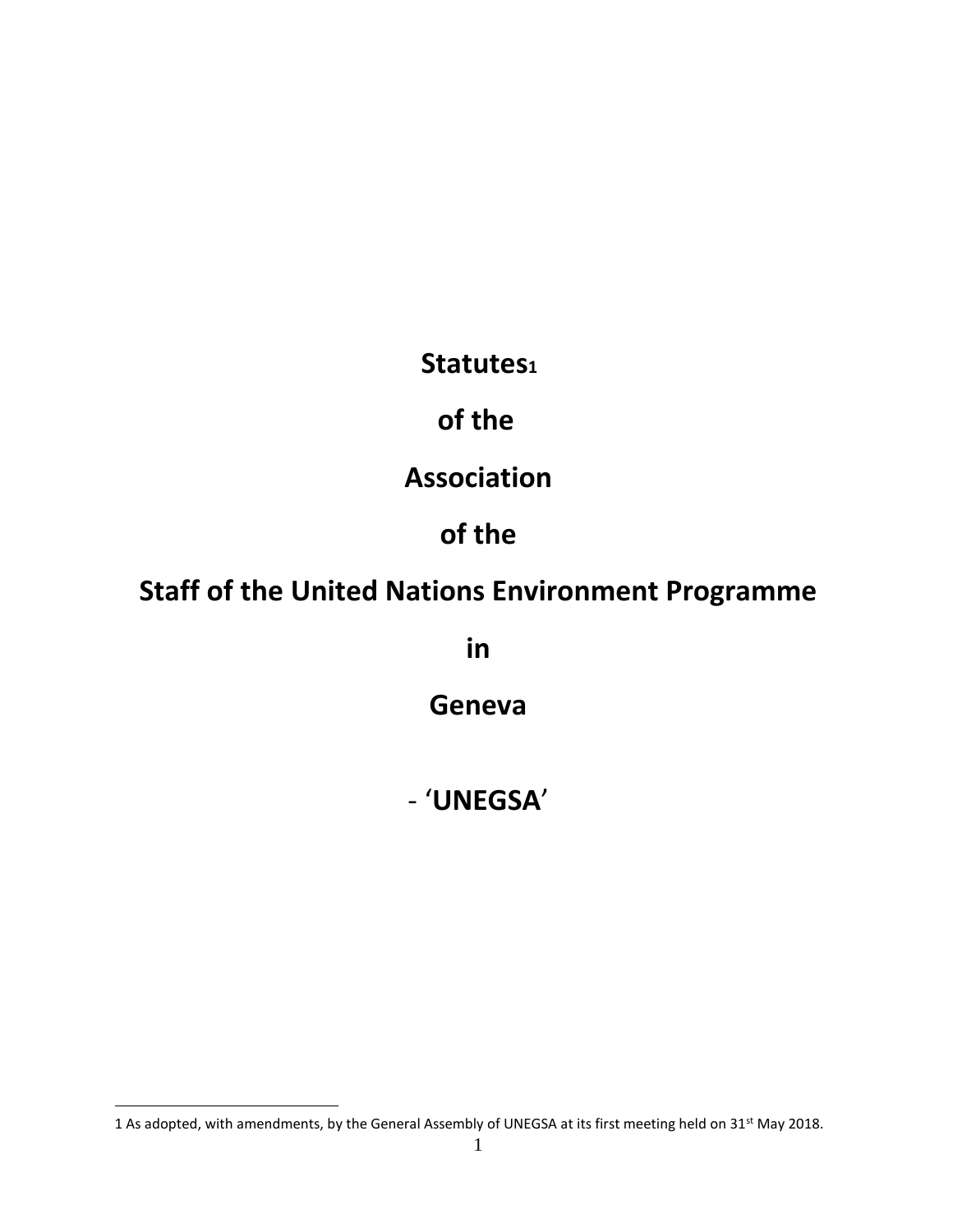#### **Preamble**

The Association of the staff of the United Nations Environment Programme in Geneva, Switzerland:

Referring to the Universal Declaration of Human Rights, proclaimed by the General Assembly of the United Nations on 10 December 1948, and in particular to article 20, paragraph 1, and article 23, paragraph 4, concerning freedom of association and the right to form and to join trade unions;

Further referring to the international norms adopted in respect of labour law, as established in various instruments of the International Labour Organisation (ILO), particularly in ILO Convention (No. 87) concerning Freedom of Association and Protection of the Right to Organise, ILO Convention (No. 51) concerning Protection of the Right to Organise and Procedures for Determining Conditions of Employment in the Public Service, ILO Convention (No. 154) concerning the Promotion of Collective Bargaining and ILO Recommendation (No. 143) concerning Protection and Facilities to be Afforded to Workers' Representatives in the Undertaking;

Recalling the objectives of the Charter of the United Nations, and in particular, among its provisions, Article 101, paragraph 3, and convinced that their attainment requires the genuine participation of the staff and its organisations as well as the broadest possible promotion of solidarity staff members;

Desiring to promote the harmonious development of an international civil service inspired by the greatest impartiality, integrity and devotion to the cause of international co-operation;

Aware of the interests of international civil servants, and also of those of the organisations belonging to the United Nations family, in particular of the staff of the United Nations Environment Programme in Geneva, including the staff of the Secretariats of the Multilateral Environmental Agreements (MEAs) in Geneva that are administered by the United Nations Environment Programme;

Considering its mission to defend and promote the collective and individual interests of all staff members; to promote the principles of solidarity and democracy among staff members; to defend the independence, status and safety of international civil servants;

Anxious to maintain and reinforce the unity of the staff of United Nations Environment Programme in Geneva, including the staff of the Secretariats of the MEAs administered by the United Nations Environment Programme in Geneva, with other staff of the United Nations and institutions in Geneva, and with the UN staff based in other duty stations, as a single and united body of agents of the international civil service;

Considering the constitutional links between all entities of the United Nations system, including the United Nations Environment Programme, as well as the Secretariats of the MEAs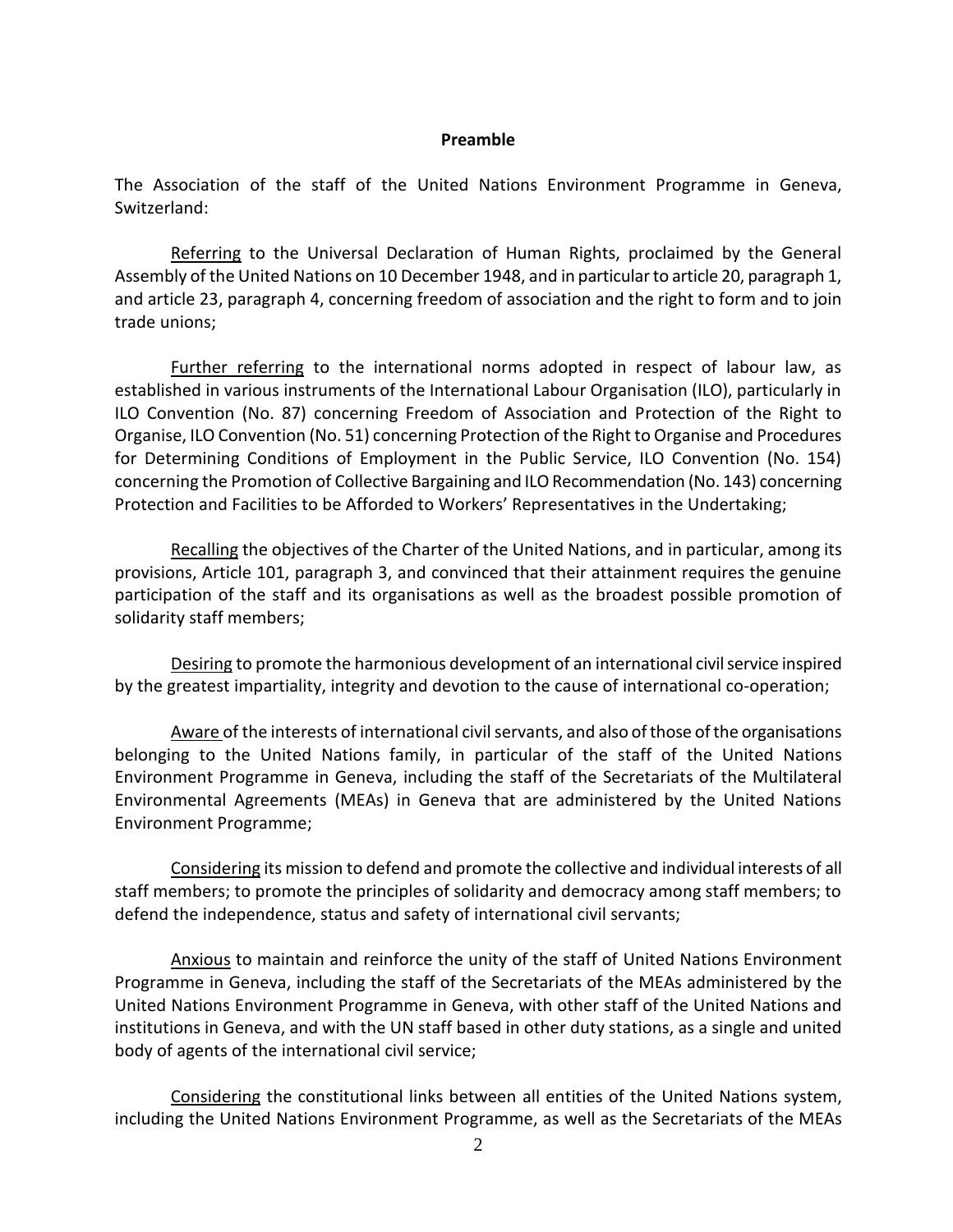administered by the United Nations Environment Programme, and the existing common standards governing the conditions of service of their staff in Geneva;

Mindful of the need to unify their efforts;

Hereby agree to establish an Association of the staff of the United Nations Environment in Geneva, the Statutes of which are set forth hereunder.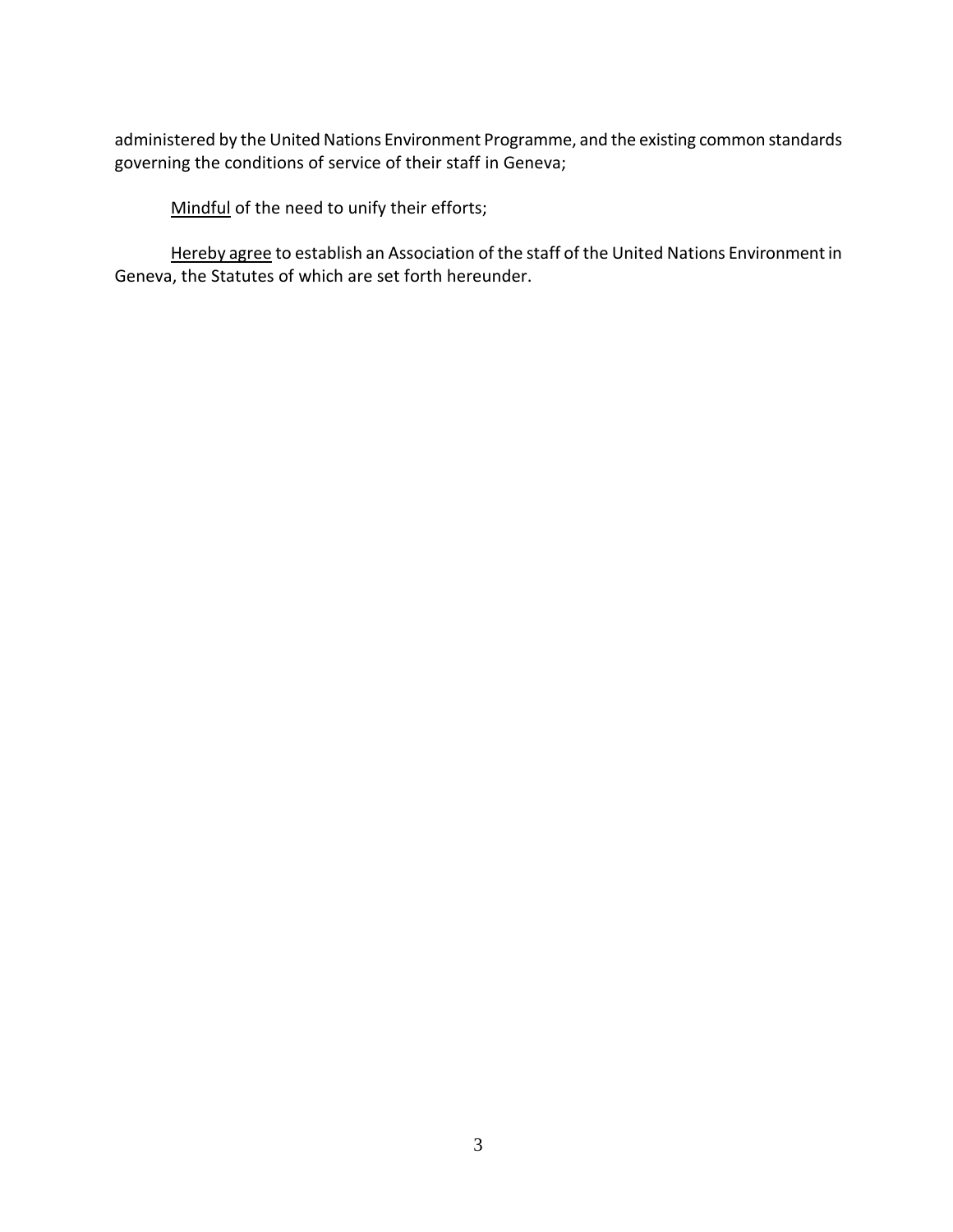#### **Chapter I**

#### **NAME AND OFFICES**

#### Article 1

The Association of the staff of the United Nations Environment Programme (hereinafter referred to as the "UN Environment Programme") based in Geneva, shall be known as the 'UN Environment **Geneva Staff Association (UNEGSA)**', and shall have its offices at the International Environment House No.1 (IEH1), 11-15, chemin des Anémones, 1219 Châtelaine, Geneva, Switzerland.

#### **Chapter II**

#### **DEFINITIONS**

#### Article 2

Under the present Statutes:

- the "Association" shall mean the Association of the staff of the UN Environment Programme staff in Geneva, known as the 'UN Environment Geneva Staff Association (UNEGSA)';
- the "Staff" shall mean the Geneva-based staff of the UN Environment Programme, including the staff of the Secretariats of the MEAs administered by the UN Environment Programme; and shall include staff in the Professional (P) and higher categories(D) ("Professional category"), staff in the "General Service category" (G);
- "Member" shall mean a person who satisfies the requirements of membership in the Association as set forth in Chapter IV of these Statutes;
- "Associate Member" shall mean all other personnel than Staff working at the UN Environment Programme in Geneva, such as interns, long-term seconded staff, consultants, etc., who may not be eligible to be a Member *per se*, in accordance with Article 4 below.

## **Chapter III**

#### **AIMS AND OBJECTIVES**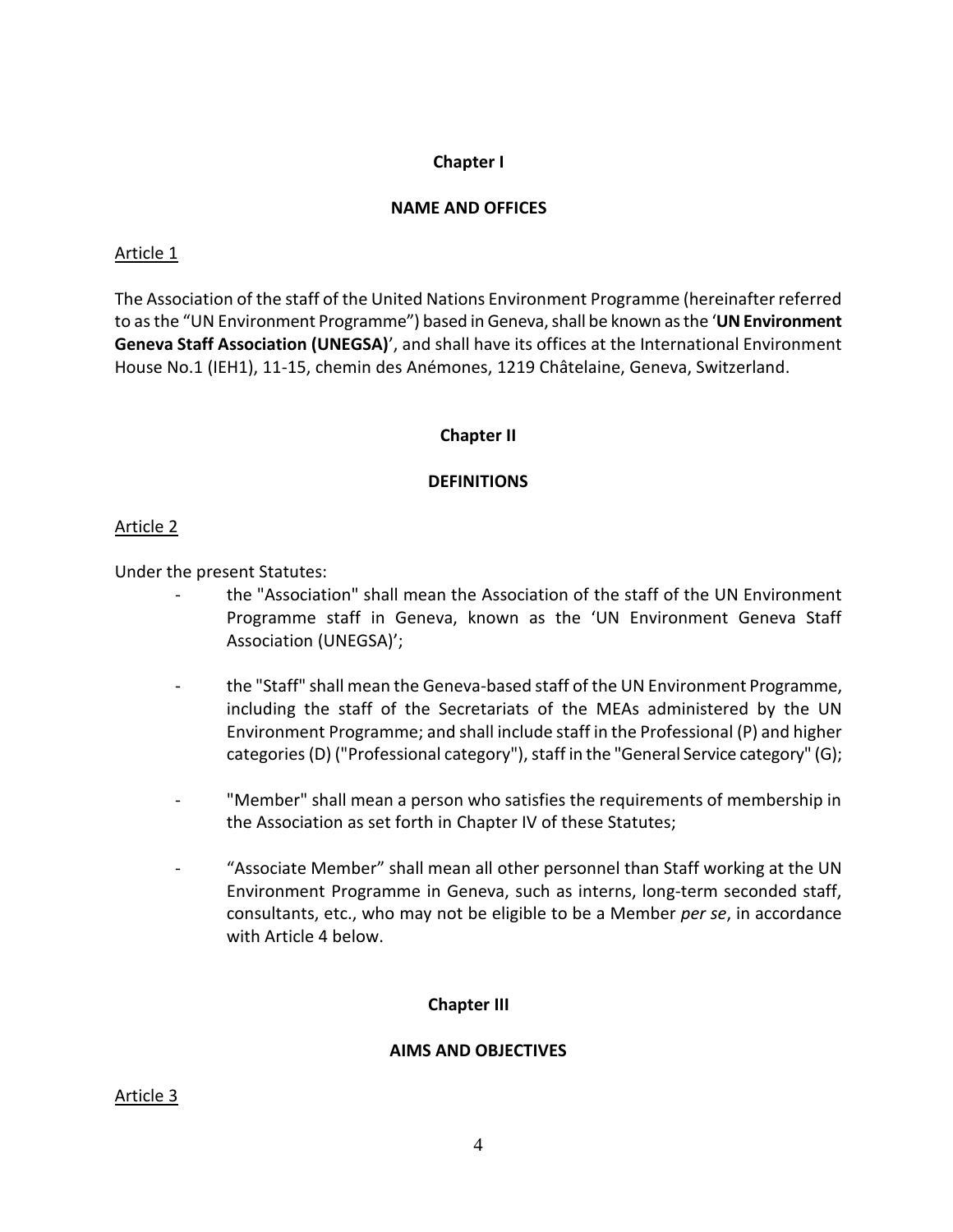The aims and objectives of the Association shall be:

- (a) To defend and promote the legitimate professional, social and economic interests of all staff members of the United Nations Environment Programme in Geneva, including of MEAs' Secretariats administered by the UN Environment Programme, and including staff members formerly employed;
- (b) To represent its Members in all negotiations and consultations, whether within the UN Environment Programme or interagency;
- (c) To coordinate the activities of its Members and take any joint action that is in the general interest of its Members;
- (d) To ensure mutual assistance between its Members;
- (e) To promote the social, cultural and economic interests of the staff members as a whole through cooperative undertakings;
- (f) To cooperate and ensure coordination with all federations of international civil servants associations, staff associations or unions or entities throughout the United Nations family with similar objectives.

#### **Chapter IV**

#### **MEMBERSHIP**

#### Article 4

1. Nominal membership shall be open to any persons employed as staff members of the UN Environment Programme in Geneva, including staff members of MEAs' Secretariats as administered by UN Environment in Geneva, holding a valid UN employment contract, i.e. whose terms and conditions of service, or essential elements thereof, are determined by the relevant United Nations common system bodies.

2. All other personnel working at the UN Environment Programme in Geneva, such as interns, longterm seconded staff, consultants, etc., may not be eligible to be a Member *per se* but the Association shall include consideration of their welfare, and a status of Associate Member shall be available to them. Associate Members may participate in activities, meetings and events of the Association but may not vote.

#### 3. All Members shall:

- (a) abide by the present Statutes;
- (b) act in the interests of the Association and portray the organisation in good standing;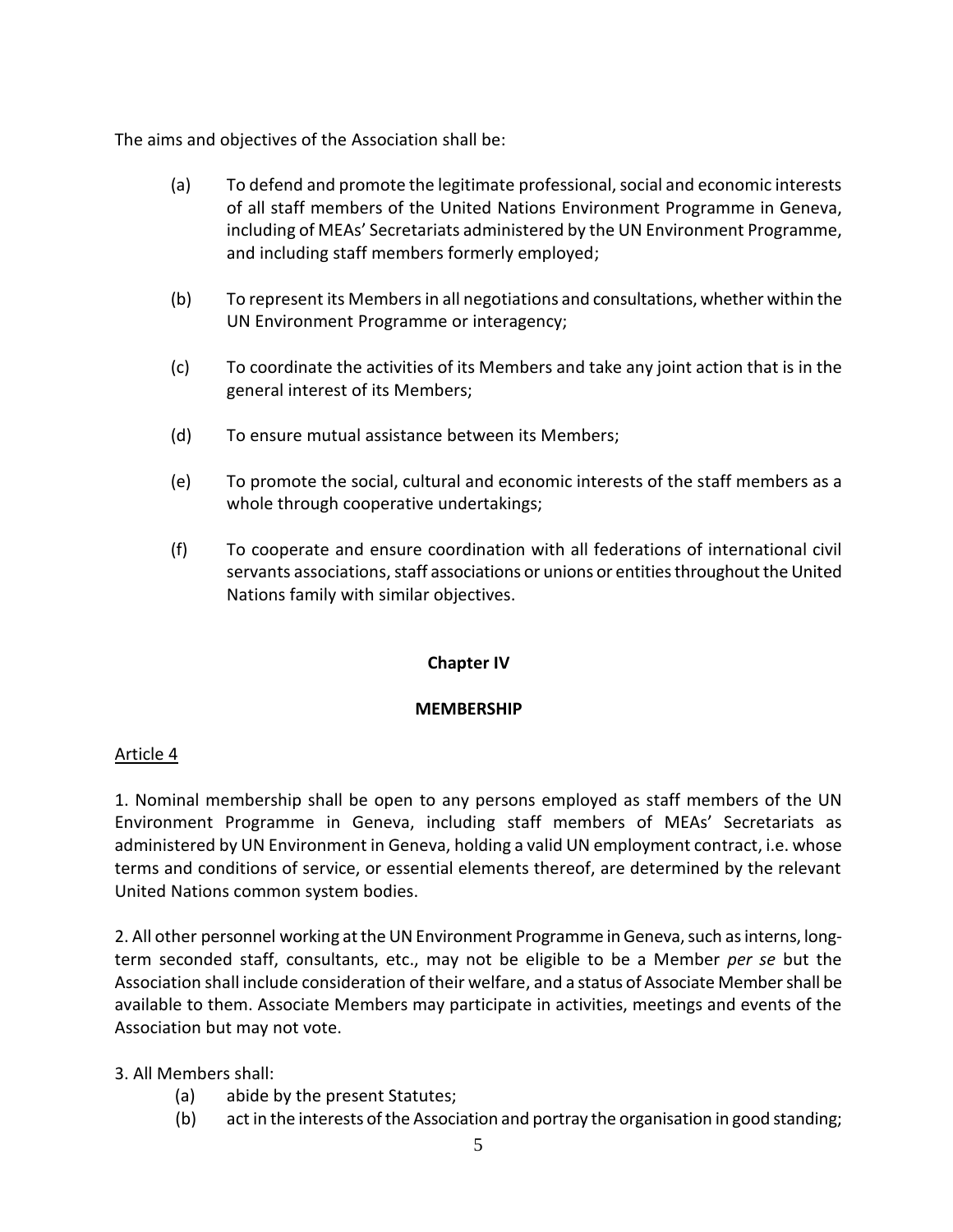(c) endeavour to attend General and Extraordinary sessions of the General Assembly of the Association.

4. No Member shall be held individually liable for obligations entered into by the Association.

5. Applications for membership shall be made by completing, signing and sending an application form to the Executive Committee of the Association, which shall submit the application to the General Assembly for approval. Applications shall specify whether the membership will be solely nominal or will involve the payment of a fee, and in the latter case whether the fees shall be paid on a yearly or a monthly basis.

6. Being a due-paying fee Member shall involve the right to vote in accordance with Article 23 below on arrears; a nominal Member may participate in all activities, events or meetings of the Association but may not vote. However, Members or Associate Members not earning a salary (e.g. interns) shall, in no event, pay membership fees.

7. Fee-paying membership involves the payment of annual or monthly fees, depending on the length of the employment contract, as determined by the General Assembly or by the Executive Committee pursuant to Article 22 below.

8. Members may withdraw from the Association by giving written notice. Withdrawal will take effect within 30 (thirty) days of receipt of the notification. A refund of any dues paid in advance shall be made to any Member leaving the Association, calculated from the end of the month in which the 30 (thirty) day-notice of withdrawal from the Association expires.

## **Chapter V**

## **ORGANS OF THE ASSOCIATION**

## Article 6

The functions of the Association shall be exercised through the General Assembly and its Executive Committee.

## The General Assembly

- 1. The General Assembly shall be the highest organ of the Association and shall consist of its Members.
- 2. Each Member shall have one vote.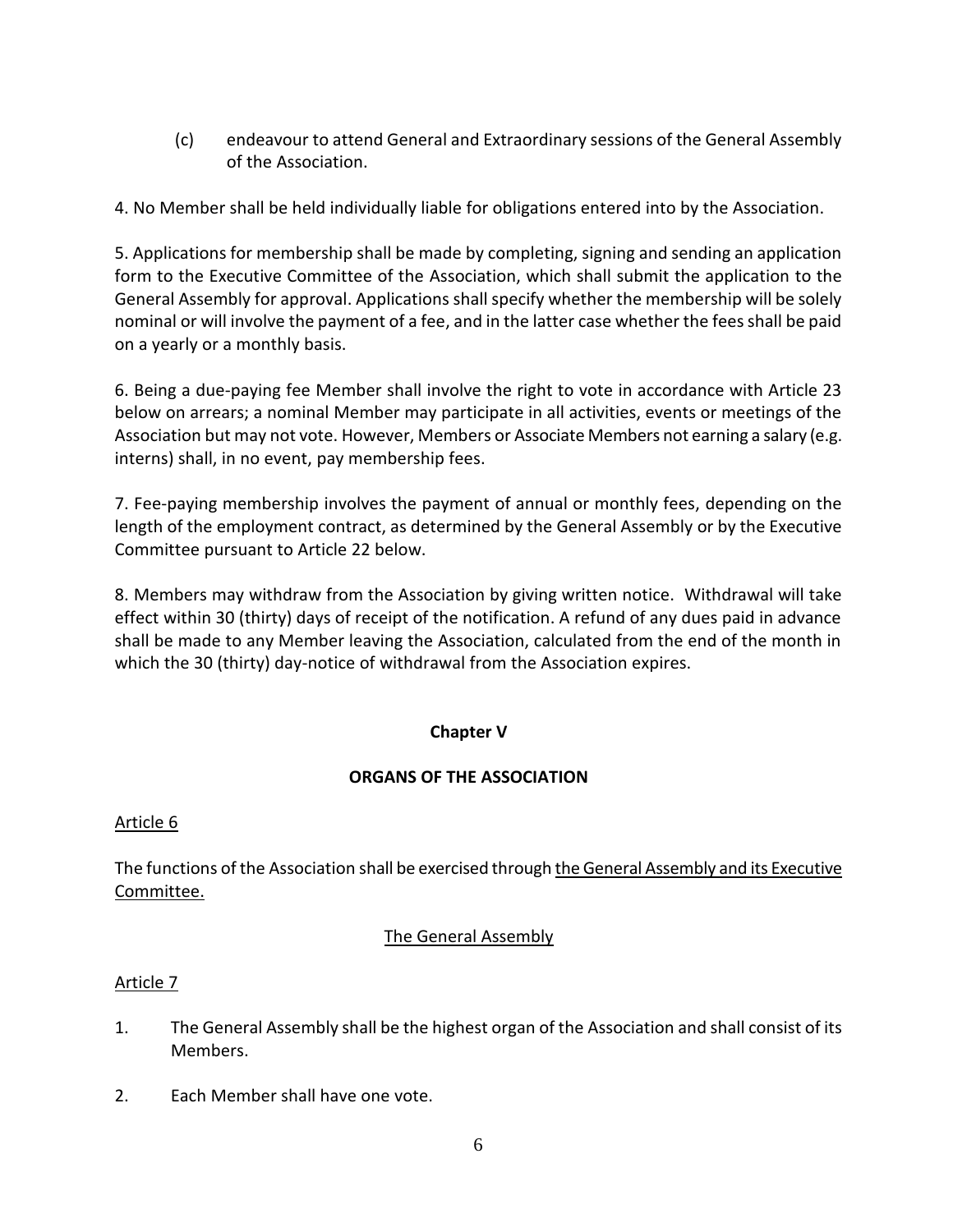## Article 8

- 1. The General Assembly shall hold two ordinary sessions a year. An extraordinary session may be convened by the Executive Committee or upon the request of three Members. The reports of the General Assembly shall be distributed to all Members.
- 2. Notification of the meeting shall be made no less than 15 (fifteen) working days before an ordinary session and, except in case of emergency, no less than 5 (five) working days before an extraordinary session. The Executive Committee is competent to decide whether there is a case of emergency.

## Article 9

The General Assembly shall have the following tasks:

- (a) To define the policy of the Association;
- (b) To consider any matter referred to it by the Executive Committee or by Members;
- (c) To approve the admission of a new Member or the suspension of the rights of a Member whose conduct is in violation of the letter or spirit of the present statutes;
- (d) To establish the Association's work programme and, in particular, recommend to the Members individual or collective actions to be taken;
- (e) To adopt the annual budget of the Association, to fix the contribution of each Member and approve the accounts of the Association;
- (f) To elect the Members of the Executive Committee;
- (g) To nominate 2 (two) auditors.

## Article 10

The General Assembly may establish subsidiary bodies to assist it in carrying out its duties. It shall define their terms of reference and elect the officers.

## Article 11

- 1. The presence of two thirds of the Members of the Association shall form a quorum for a General Assembly.
- 2. However, if the quorum is not reached, the General Assembly may take decisions subject to ratification within 5 (five) working days; this period may be reduced to 24 (twenty-four) hours in the case of an emergency. A decision shall become final if the total of votes cast against during the session and the ratification procedure does not reach a majority.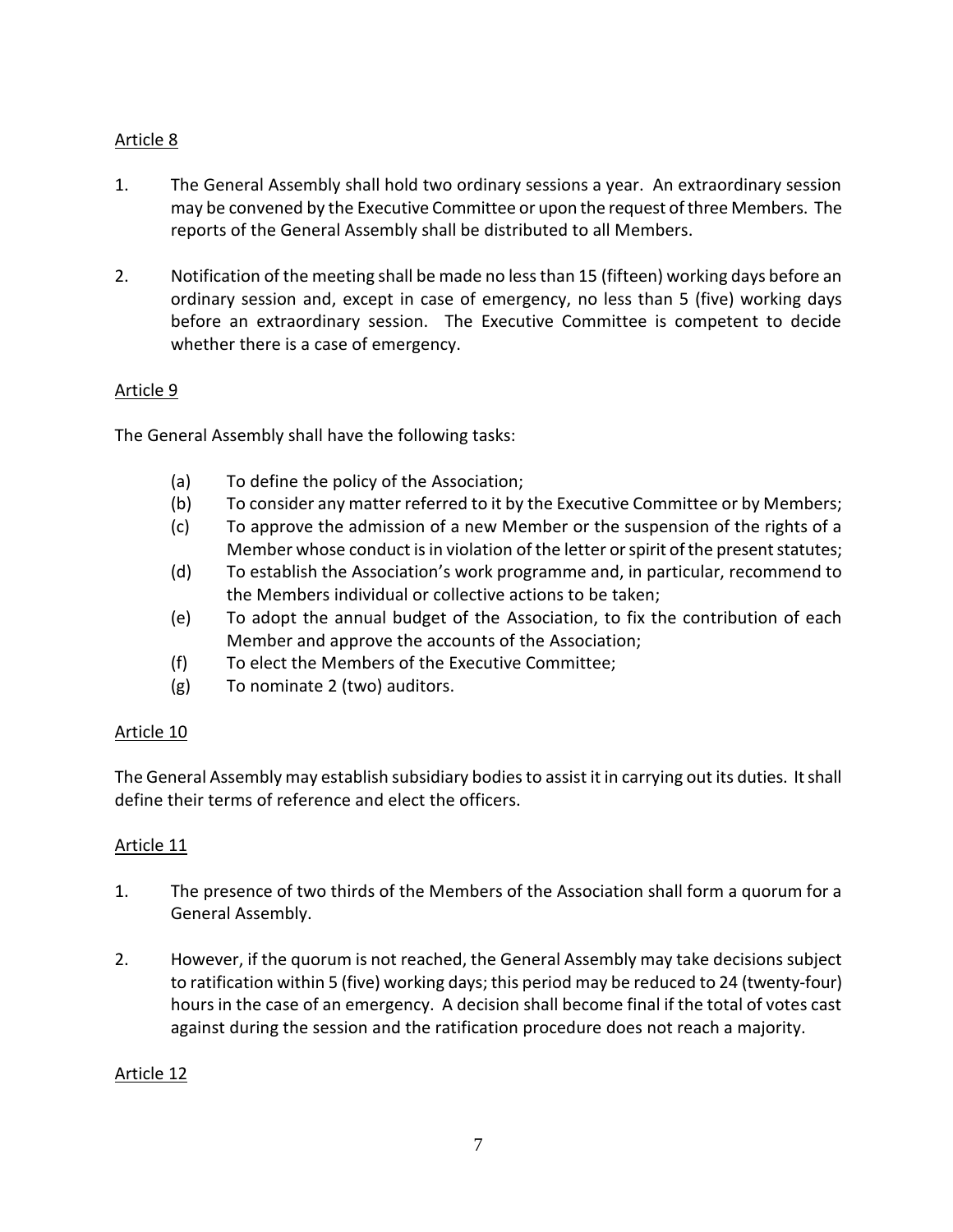All decisions of the General Assembly shall be made by a simple majority of votes cast, unless otherwise provided in these statutes. Abstentions shall not be considered a vote.

#### The Executive Committee

## Article 13

The Executive Committee shall be the executive body of the Association. It shall act in accordance with the policy of the Association and shall be responsible for the implementation of the decisions and recommendations of the General Assembly. To that end, it shall handle the day-to-day operations of the Association, and may establish any such sub-committees as may be required for the implementation of the programmes and activities of the Association.

# Article 14

The Executive Committee shall have the following 7 (seven) Members, and their alternates:

- (a) President (his/her alternate shall be the Vice-President)
- (b) Vice-President (+ alternate)
- (c) General Secretary (+ alternate)
- (d) Assistant General Secretary (+ alternate)
- (e) Treasurer (+ alternate)
- (f) Information and Liaison Officer (+ alternate)
- (g) Social and Welfare Officer (+ alternate).

## Article 15

- 1. The seven Members of the Executive Committee, and their respective alternates, shall be elected by secret ballot by the General Assembly for a period of 1 (one) year as the representatives of the Association. The candidates shall be presented by any of the Staff of UN Environment in Geneva, including the Staff from MEAs' Secretariats in Geneva. The Executive Committee may comprise more than one Member of the same UN Environment Division's Branch or MEA Secretariat.
- 2. The seven Members of the Executive Committee, and their alternatesshall be elected by a simple majority from amongst the candidates.
- 3. The Executive Committee shall elect from amongst its Members a president, a vicepresident, a general secretary, an assistant general secretary, a treasurer, an information and liaison officer, and a social and welfare officer, as well as their respective alternates (except for the President whose alternate shall be the Vice-President).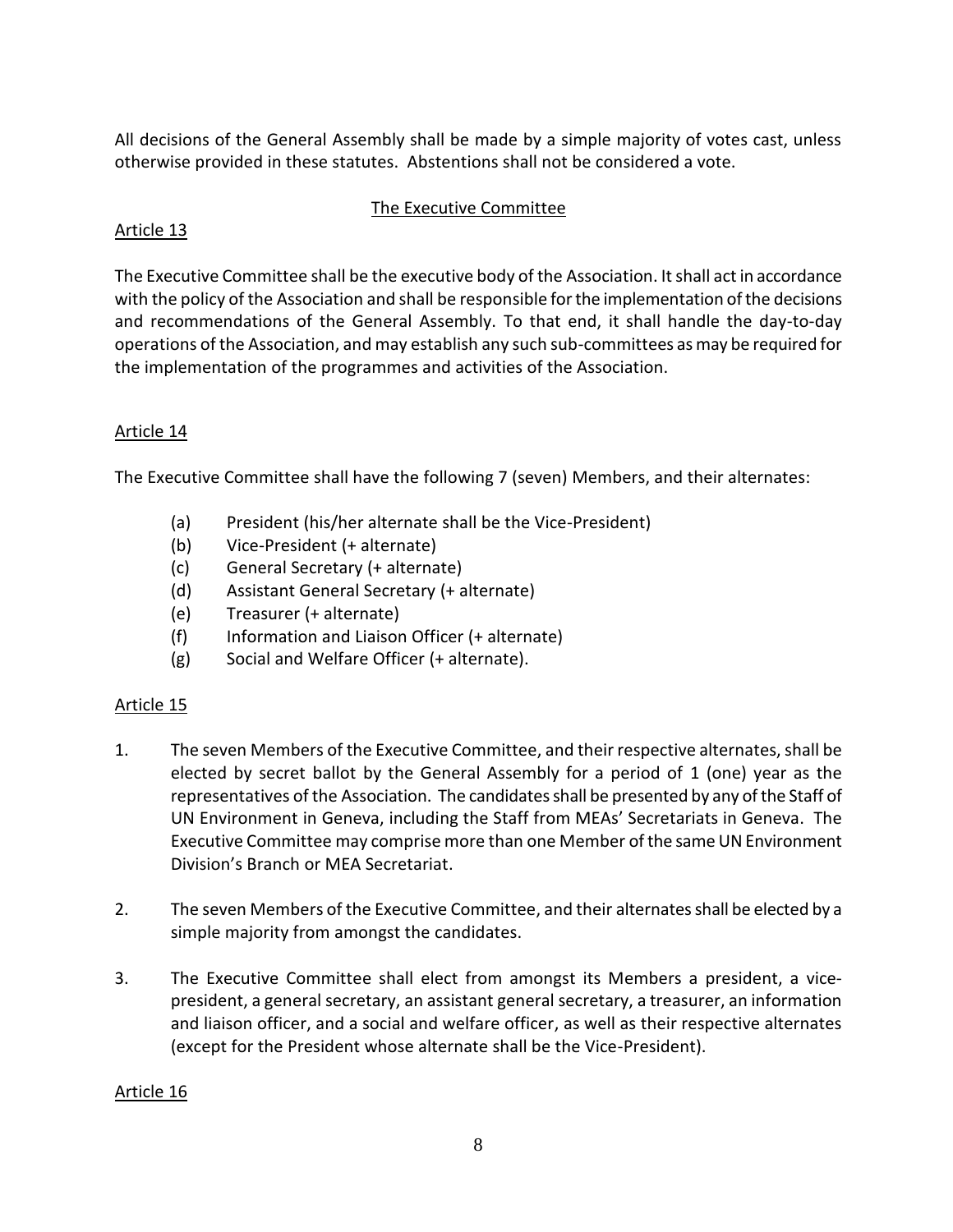In the event of a vacancy, the Executive Committee may co-opt a member, or his/her alternate, from among the Members of the Association for the period remaining until the next ordinary General Assembly which, where relevant, shall be requested to confirm the choice.

## Article 17

The Executive Committee shall meet on a monthly basis or, between ordinary sessions, upon convocation by the President.

## Article 18

The Executive Committee shall establish its rules of procedure and the financial rules of the Association.

## **Chapter VI**

## **DUTIES AND RESPONSIBILITIES OF THE MEMBERS OF THE EXECUTIVE COMMITTEE**

## Article 19

- 1. The President:
	- (a) shall be the spokesperson for the Association;
	- (b) shall preside over all meetings of the General Assembly and Executive Committee;
	- (c) shall certify payments approved by the Executive Committee;
	- (d) shall deal with and sign the correspondence of the Association.
- 2. The Vice-President:

shall assist the President and replace him/her in his/her absence.

## 3. The General Secretary:

- (a) shall be the Secretary to all meetings of the General Assembly and the Executive Committee;
- (b) shall keep a record of each meeting, as well as the files of the Association;
- (c) shall distribute all documents;
- (d) shall have any other related responsibilities as are entrusted to him/her by the President and the Executive Committee.
- 4. The Assistant General Secretary: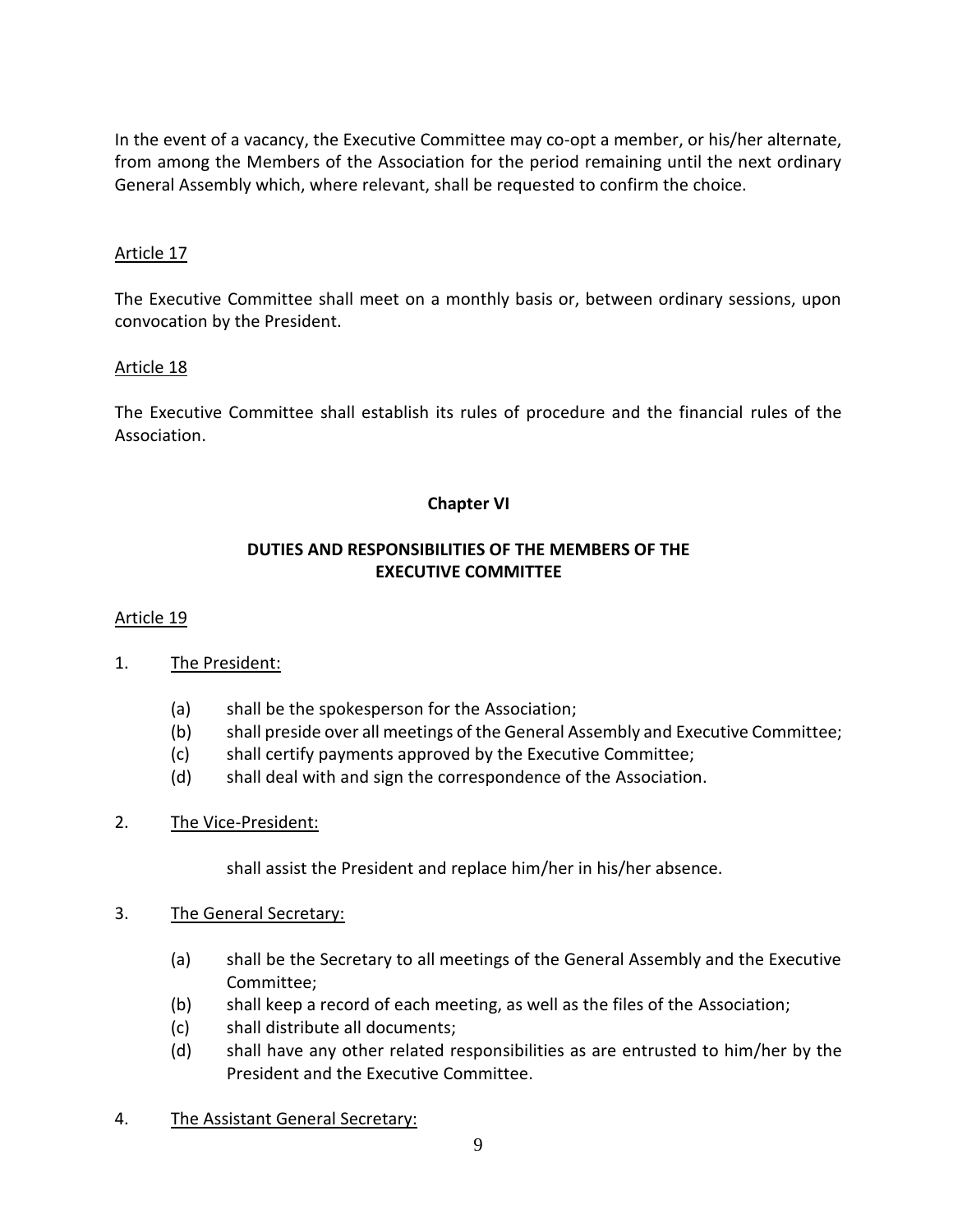shall assist the General Secretary in all matters and replace the General Secretary in his/her absence.

- 5. The Treasurer:
	- (a) shall maintain the accounts of the Association and submit them to the Executive Committee;
	- (b) shall deposit the funds of the Association with the bank(s) approved by the Executive Committee;
	- (c) shall issue receipts for all monies received;
	- (d) shall make all payments approved by the Executive Committee;
	- (e) shall prepare the financial report to be presented to the General Assembly;
	- (f) shall manage the contributions.
- 6. The Information and Liaison Officer shall:
	- (a) gather all new information concerning Staff (publications, benefits, entitlements, etc.) and make available relevant extracts as appropriate to facilitate the work of the Executive Committee;
	- (b) liaise with other staff associations, unions and federations on issues and concerns of Staff as appropriate and circulate relevant information to Members; and
	- (c) assist the President in preparing the action programme.
- 7. The Social and Welfare Officer
	- (a) be the Chairperson of a Social and Welfare Sub-Committee appointed by the Executive Committee;
	- (b) coordinate the work of a Social and Welfare Sub-Committee, which shall be responsible for organizing the Association's social activities, including matters of a recreational nature;
	- (c) explore possibilities of being affiliated to recreational centres and other facilities (library, etc);
	- (d) assist the Treasurer in preparing activities to generate funds;
	- (e) prepare an annual report of the Social and Welfare Sub-Committee showing its activities.

## **Chapter VII**

#### **FINANCES**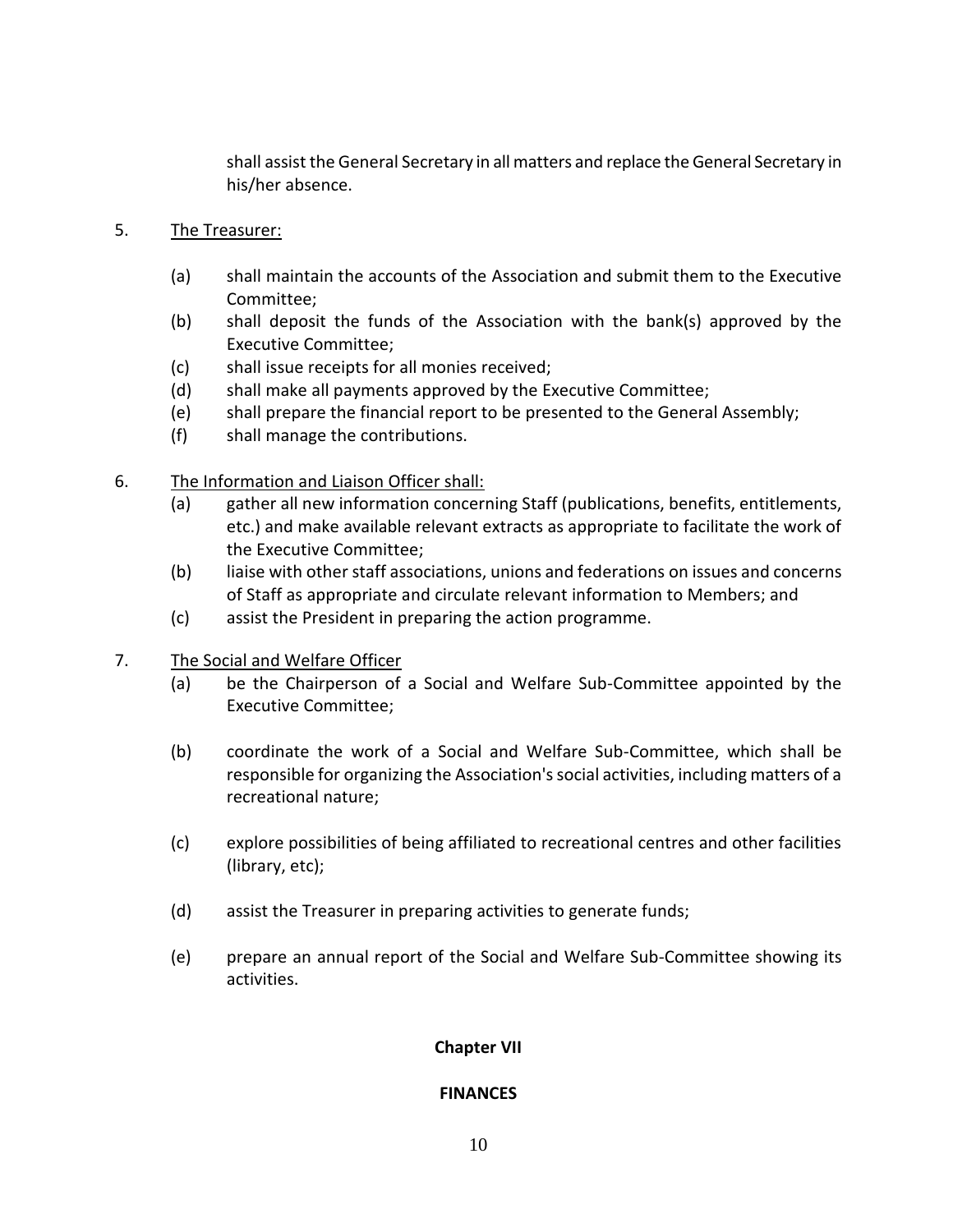## Article 20

- 1. The Association shall be financed by regular yearly or monthly contributions of its Members and by voluntary contributions, donations or bequests. The acceptance of any offer to which conditions are attached shall be subject to approval by the General Assembly on the recommendation of the Executive Committee.
- 2. The annual contributions shall be paid during the month which follows the adoption of the Association's annual budget.

## Article 21

Withdrawals of money shall require the combined signatures of the Treasurer and the President (or, in his/her absence, the Vice-President).

## Article 22

1. The yearly or monthly contributions of each Member shall be fixed by the General Assembly on the recommendation of the Executive Committee.

2. The Executive Committee shall determine specific fees, if any, for Associate Members with an income.

## Article 23

A Member which is in arrears with its contributions by the opening date of an ordinary session of the General Assembly may, by decision of the General Assembly, be deprived of its right to vote or present candidates to the Executive Committee at that session.

#### Article 24

The accounts of the Association shall be submitted on an annual basis to the auditors, who shall report directly to the General Assembly.